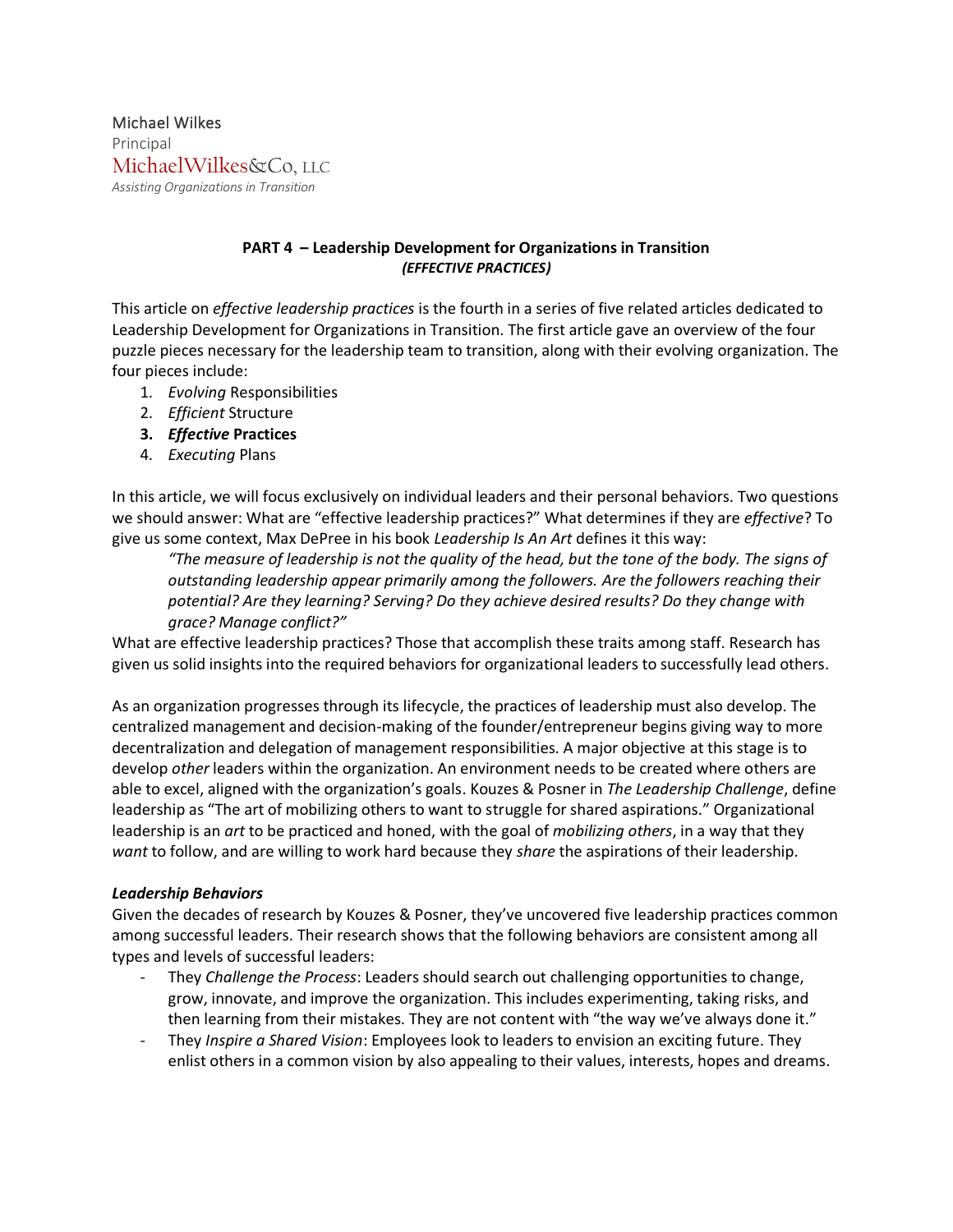- Successful leaders *Enable Others to Act*: They foster collaboration by promoting cooperative goals and building trust within the team. Managers and staff are strengthened by leaders giving power away, developing competence, assigning critical tasks, and offering visible support.
- Leaders should *Model the Way*: As the organization transitions, leaders must set the example by behaving in ways that are consistent with their shared values, and achieve small wins that will promote consistent progress and builds commitment.
- Finally, they *Encourage the Heart*: Effective leaders take time to recognize individual contributions to the success of projects, and celebrate team accomplishments regularly.

These are behaviors that leaders in growing/transitioning organizations should seek to exhibit. The authors also noted that *credibility* is an essential trait for leaders. In essence, credibility and trust begins when leaders consistently *do what they say they will do*.

In *Good to Great*, Jim Collins talks about the various levels of leadership. Levels 4 and 5 align well with the practices outlined by Kouzes/Posner. An Effective Leader (level 4) "catalyzes commitment to and vigorous pursuit of a clear and compelling vision, stimulating higher performance standards." The Level 5 Executive "builds enduring greatness through a paradoxical blend of personal humility and professional will." Collins further explains that, "Level 5 leaders channel their ego needs away from themselves and into the larger goal of building a great company. It's not that Level 5 leaders have no ego or self-interest. Indeed they are incredibly ambitious – *but their ambition is first and foremost for the institution, not themselves*."

On the flip side, Collins also writes about what not to do in his book *How The Mighty Fall*. His research outlined five stages of decline. The first three align with what we've already addressed, the leadership practices that will *not* get you through adolescence:

- *1. Hubris born of Success* (The success achieved in the growth stages often give leaders a sense that "they know better" which keeps them from seeking other views as they grow, and not changing their ways during adolescence)
- *2. Undisciplined Pursuit of More* (Again, the past success may give leaders confidence to feel they can succeed in any area they chose to pursue – and they overextend)
- 3. *Denial of Risk and Peril* (In the adolescent stage, those "growing pains" we've been discussing are simply ignored as being a temporary glitch – they will pass)

Though easy to fall into these behaviors, they are certainly leadership practices to be avoided, since as Collins states – they are *stages of decline*!

# *No ONE Best Management Style*

There is another perspective that needs to shift for many leaders as they develop. As a leader, you shouldn't simply manage a certain way because that's who *you* are. You manage a certain way because of who *they* are, and what they need (your employees). More specifically, different people in different situations require different approaches to management.

*Situational Leadership* is a term given to a management model developed years ago by Ken Blanchard and Paul Hersey. They propose that managing different people, doing different tasks, requires a combination of leadership skills. One style of management does not fit all situations. Though a *directive* style of management has fallen out of favor in recent years, there are certainly times when it is the most effective method. As an example, new employees (or employees taking on a new role) need and often seek specific instruction and frequent direction from their managers. Then, as employees grow in competence and commitment, they require less direction and more *coaching* or *support*. Eventually the manager may be able to completely *delegate* responsibilities to an experienced, self-motivated